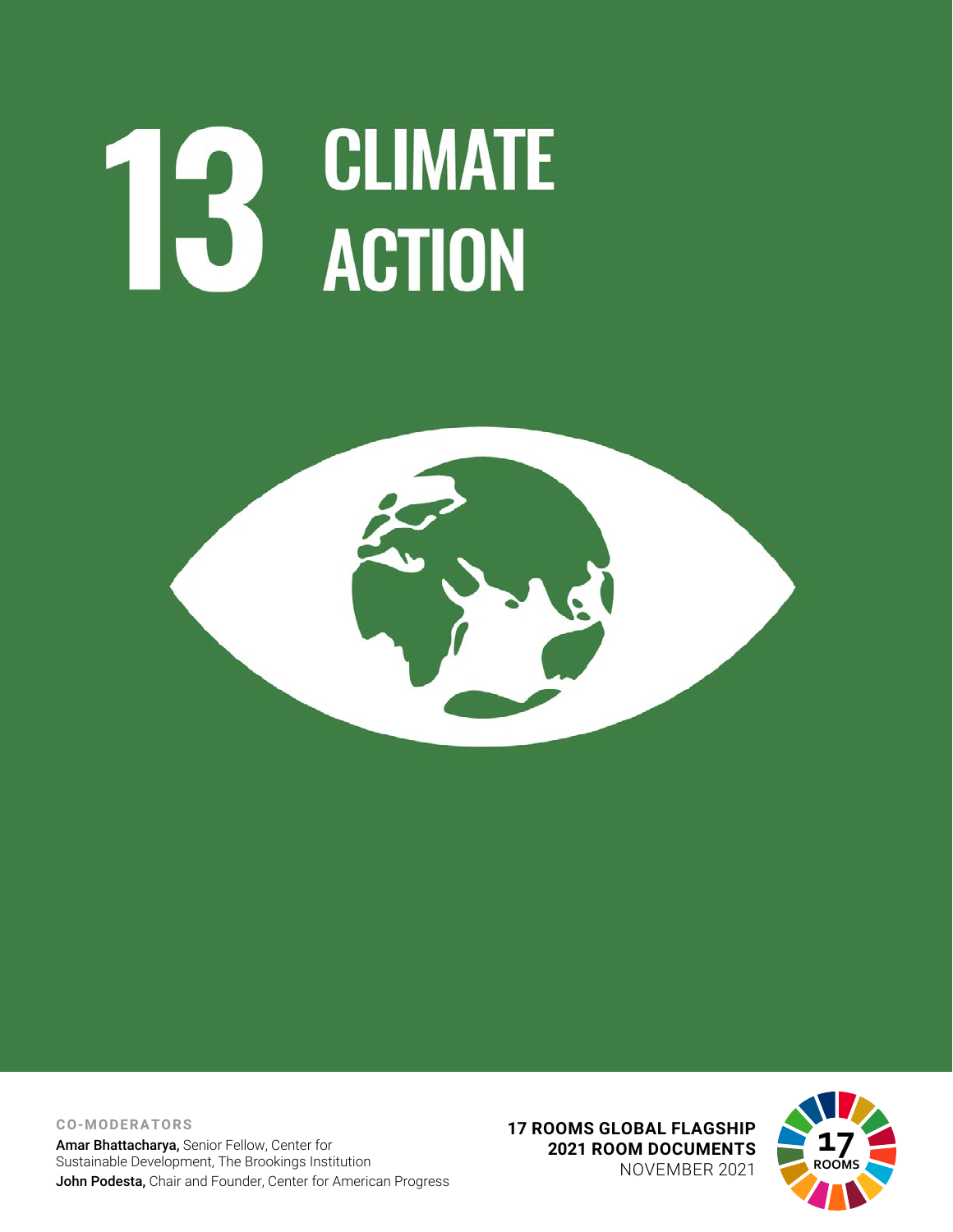This document summarizes the ideas and actions that emerged from Room 13, a working group for Sustainable Development Goal 13 on Climate Action, that convened as part of the annual 17 Rooms global flagship process in 2021. Th[e 17 Rooms initiative](https://www.brookings.edu/project/17-rooms/) is co-hosted by the Center for Sustainable Development at The Brookings Institution and The Rockefeller Foundation. Each Room, one per SDG, was asked to identify actionable priorities that can be advanced by the end of 2022 to improve some component of 2030 outcomes for its respective Goal. Corresponding documents prepared by the other flagship Rooms are availabl[e here,](http://www.brookings.edu/17rooms2021) alongside a synthesis report prepared by the 17 Rooms secretariat.

# **17 Rooms: Room 13 A "breakthrough" agenda on climate finance**

In the aftermath of the COVID-19 pandemic, [emerging markets and developing countries face daunting](https://www.un.org/en/desa/top-economists-warn-covid-19-impacts-will-be-severe-and-long-lasting-developing-countries)  [fiscal and financing challenges.](https://www.un.org/en/desa/top-economists-warn-covid-19-impacts-will-be-severe-and-long-lasting-developing-countries) These countries will need an immediate boost in international finance to support a green recovery; beyond immediate recovery, emerging markets and developing countries will also need support for a sustained increase in investment if they are to raise climate ambition—by accelerating the transition to net-zero emissions, adapting to and building climate resilience, and investing in nature-based solutions. Through this increased investment, countries have an opportunity to pursue an inclusive growth model and tackle longstanding gender-based inequities.

## **Pillars of a breakthrough agenda on climate finance**

Such progress on global climate action will require commensurate ambition on climate finance—leading up to and at COP26 in Glasgow, and with sustained progress thereafter. Room 13 has identified three priority areas of action that can together constitute a breakthrough agenda on climate finance.

**1. Fulfilling and going beyond the \$100 billion climate finance commitment.** The commitment to provide \$100 billion in climate finance by 2020 is both a symbol of intense significance and foundational to progress on climate action by developing countries. Credible progress on this commitment is a makeor-break issue for the success of COP26 and for raising ambition on climate action in the developing world.

**2. Scaling up the mobilization of private financing including through reform of Multilateral Development Banks (MDB)/International Financial Institutions (IFI) role and instruments.** This will require concerted actions on the part of MDBs to support countries in setting out their programs of green recovery and transitions, use their balance sheets more effectively, greatly improve private sector multipliers by deploying effective de-risking instruments, and work better as a group and with other bilateral development finance institutions (DFIs) and the multilateral climate-related funds.

**3. Aligning the financial system with climate risk and opportunities to become a catalyst for change.**  There is a tremendous opportunity to build a broad-based alliance of private capital, anchored in clear targets, benchmarks and metrics, that can work with the DFIs to mobilize and channel private finance for sustainable investments in developing countries, especially in low carbon, resilient infrastructure.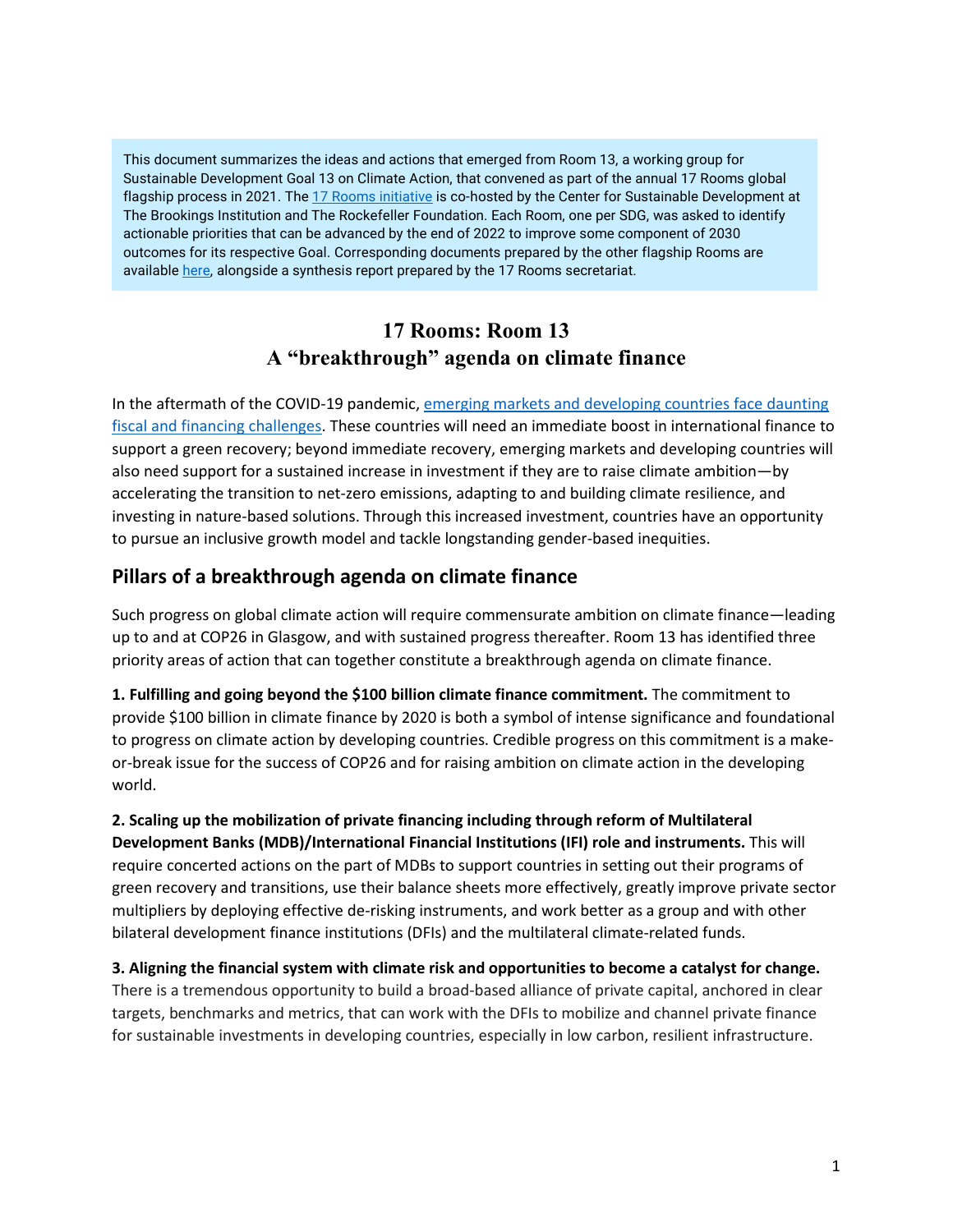# **What needs to be done?**

**(1) Aggressively communicating and executing the following roadmap to deliver the \$100 billion commitment and build climate ambition to 2025:**

- The rich countries, led by the G-7, should commit to **deliver on the \$100 billion commitment by boosting climate finance in 2022 in support of green recovery; and to double bilateral public climate finance to \$60 billion by 2025**. There is also an urgent need to increase the concessionality of climate finance by boosting **the levels of grant financing** from its present low amounts (\$12 billion in 2018), and ensuring that **at least half of concessional climate finance supports adaptation and resilience objectives, including by an immediate doubling of public climate finance for adaptation**.
- The G-20 should call on the MDBs to use all their instruments at this moment of crisis to **greatly expand their support for green recovery and sustained transformation in developing countries**, encompassing both large emitters and poor and climate-vulnerable countries. **The goal must be to triple financing from MDBs by 2025 from the 2018 levels**.
- The G-7 and the G-20 should also indicate that they **stand ready to support the multilateral channels of concessional climate finance, including IDA, as well as the necessary replenishments of capital that are likely to be needed** to enable MDBs to further expand their own finance and crowd in the private sector at the scale that will be needed if action is to be sustained at necessary levels over the coming decade.
- **Private mobilization enabled by both multilateral and bilateral providers of climate finance can and must also be greatly improved**. In 2018[, for every dollar of international public finance,](https://www.oecd.org/env/climate-finance-provided-and-mobilised-by-developed-countries-aggregate-trends-updated-with-2019-data-03590fb7-en.htm)  [private finance mobilization was only 25 cents.](https://www.oecd.org/env/climate-finance-provided-and-mobilised-by-developed-countries-aggregate-trends-updated-with-2019-data-03590fb7-en.htm) There is no reason why **private mobilization could not be increased tenfold**.

### **(2) Supporting the development of innovative funding ideas to mobilize and leverage public finance, such as:**

- **Special Drawing Rights (SDRs) re-allocation for resilience and sustainability,** including augmentation of the Poverty Reduction and Growth Trust, and the establishment of a new Resilience and Sustainability Trust that can both support enhanced resilience in poor and vulnerable countries and low-carbon transitions in emerging markets and developing countries. Central banks could also hold a portion of their reserves in the form of green investments in emerging markets.
- **A new Climate Finance Facility:** An innovative climate financing facility, modelled after the international financing facility for education, could be developed to close the gap with the \$100 billion commitment. Working together, public, private, and philanthropic donors and MDBs could generate \$10 billion in additional highly concessional funds.  Such a facility was launched on November 3rd 2021 as the Global Energy Alliance for People and Planet (GEAPP), with ambitions to accelerate and scale equitable energy transitions in low- and middle-income countries.
- **Liquidity and Sustainability Facility (LSF):** This facility could help to boost liquidity to expand the pool and bring down the cost of private finance for African borrowers with a focus on supporting the scaling up of sustainable investments.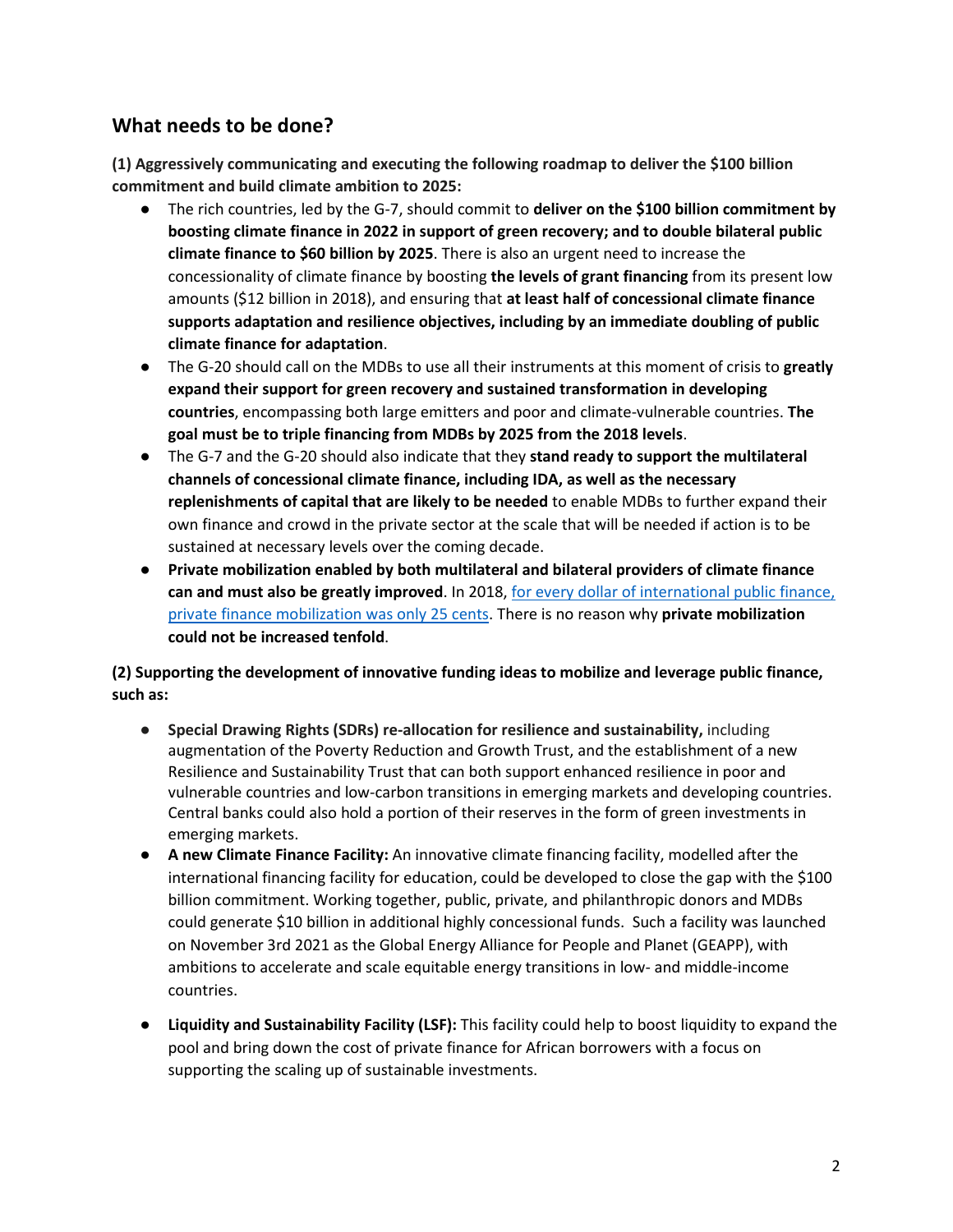**(3) Purposefully engaging with the private sector to deepen the pool of finance available for green investment:**

- The **new coalitions of private sector leaders and financing pools,**including the Glasgow Financial Alliance for Net-Zero that was launched at COP26 (representing \$130 trillion in private capital), can give a powerful impetus to the net-zero drive and to directing more climate finance for climate action including in emerging markets and developing countries.
- There is a tremendous opportunity to unlock green investments and mobilize private finance at scale by **building an enhanced partnership between private sector coalitions and the official sector including the MDBs** to create strong pipelines of projects for system transformation, work with host governments in tackling institutional and policy impediments and enable derisking at scale. Notably, de-risking at scale will require major reform of the current system, particularly the MDBs. MDBs must also shift to more of a wholesale approach to advancing green infrastructure in partnership with institutional investors through risk pooling and by addressing what is currently a shortage of bankable projects in emerging markets. One structure through which greater coordination can be achieved is the use of **country platforms**, which the G-20 has promoted but has yet to effectively apply.
- Relatedly, there is also a need for a specialized Just Energy Transition fund to engage with highemitting countries in emerging markets, such as India and South Africa, and help them meet the fiscal and social costs associated with a low-carbon energy transition including the accelerated phase out of coal.
- The COP26 private finance hub has given a strong momentum to **aligning the financial system with climate risk and opportunities**, working with other official sector initiatives. Room 13 should promote a shared understanding and commitment to this agenda by both the public and private sectors, and push for developing countries to be given the necessary support for implementing the complex and wide-ranging actions.

### **(4) Centering a breakthrough agenda for climate finance on the delivery of healthier lives and greater opportunities for women and girls around the world:**

- **[Women and girls are disproportionately at risk to and harmed by the impacts of climate](https://www.un.org/en/chronicle/article/womenin-shadow-climate-change)  [change](https://www.un.org/en/chronicle/article/womenin-shadow-climate-change)** on human security. The development of climate risk atlases that include the second order effects of climate change will enable a better understanding of these adverse effects.
- A breakthrough agenda also necessitates the **equitable leadership and participation of women in designing community-based solutions for both climate mitigation and resilience**. Women's extensive knowledge of the surrounding environment is a critical and underutilized tool for developing effective climate solutions.
- The **financial and policy dimensions of the global energy transition also present opportunities**  for advancing gender equity. Currently, the cost and availability of capital inhibits women from [operating their own businesses.](https://www.brookings.edu/research/empowering-women-entrepreneurs-in-developing-countries/) Unlocking innovative finance for distributed energy systems can propel these women-led businesses forward and support their economic independence.